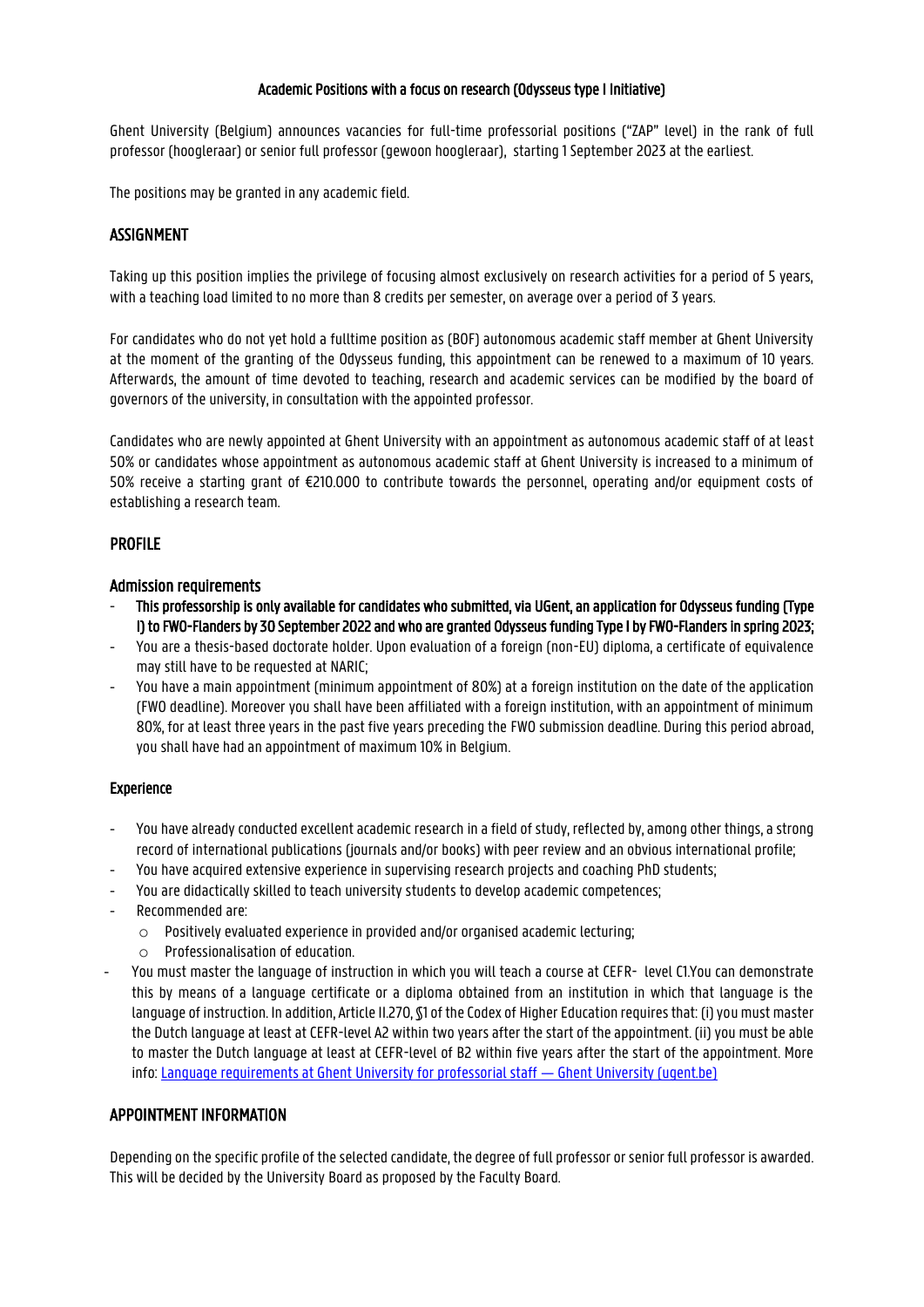We offer you a permanent appointment in the starting grade of full professor or senior full professor, without prejudice to the possibility of a temporary appointment offered in article V.28 of the Codex of Higher Education.

### OUR OFFER

The career and evaluation policy for Professorial Staff is based on talent development and growth, prioritizing vision development and strategy - at the personal as well as the group level. At UGent we focus on career support and coaching of the Professorial Staff in the different phases of the career. More information can be found on Career path and evaluation [policy for Professorial Staff \(ZAP\)](https://www.ugent.be/en/work/mobility-career/career-aspects/professorial-staff) — Ghent University (ugent.be).

Ghent University is committed to properly welcoming new professorial staff members and offering them appropriate guidance. The basic teacher training and courses of 'Dutch' and 'English' for foreign-speaking lecturers are only a few examples of our wide range of training and education opportunities. Furthermore, each Ghent University staff member can count on a number of benefits such as a bike allowance, reimbursement of public transport commuting costs, daycare, a wide range of sports facilities, EcoCheques.. A full overview of our employee benefits is listed on ou[r website](http://www.ugent.be/nl/vacatures/personeelsvoordelen.htm) (in Dutch).

Ghent University also invests in welcoming international professorial staff. It offers various housing options, a relocation bonus, the International School for school-aged children (with a discount on the tuition fee), support when registering at the City of Ghent, support with the procedure of family reunification and other administrative matters in connection with moving to Ghent. More information can be found on [https://www.ugent.be/en/work/talent.](https://www.ugent.be/en/work/talent)

## HOW TO APPLY

An eligible FWO application for Odysseus type I funding simultaneously serves as application for the academic position.

## MORE INFORMATION

Further information with regard to these vacant positions can be obtained from the Research Coordination Office of the Department of Research Affairs. Phone nr: 32-9-264 30 28; e-mail: vlaams-federaal@ugent.be.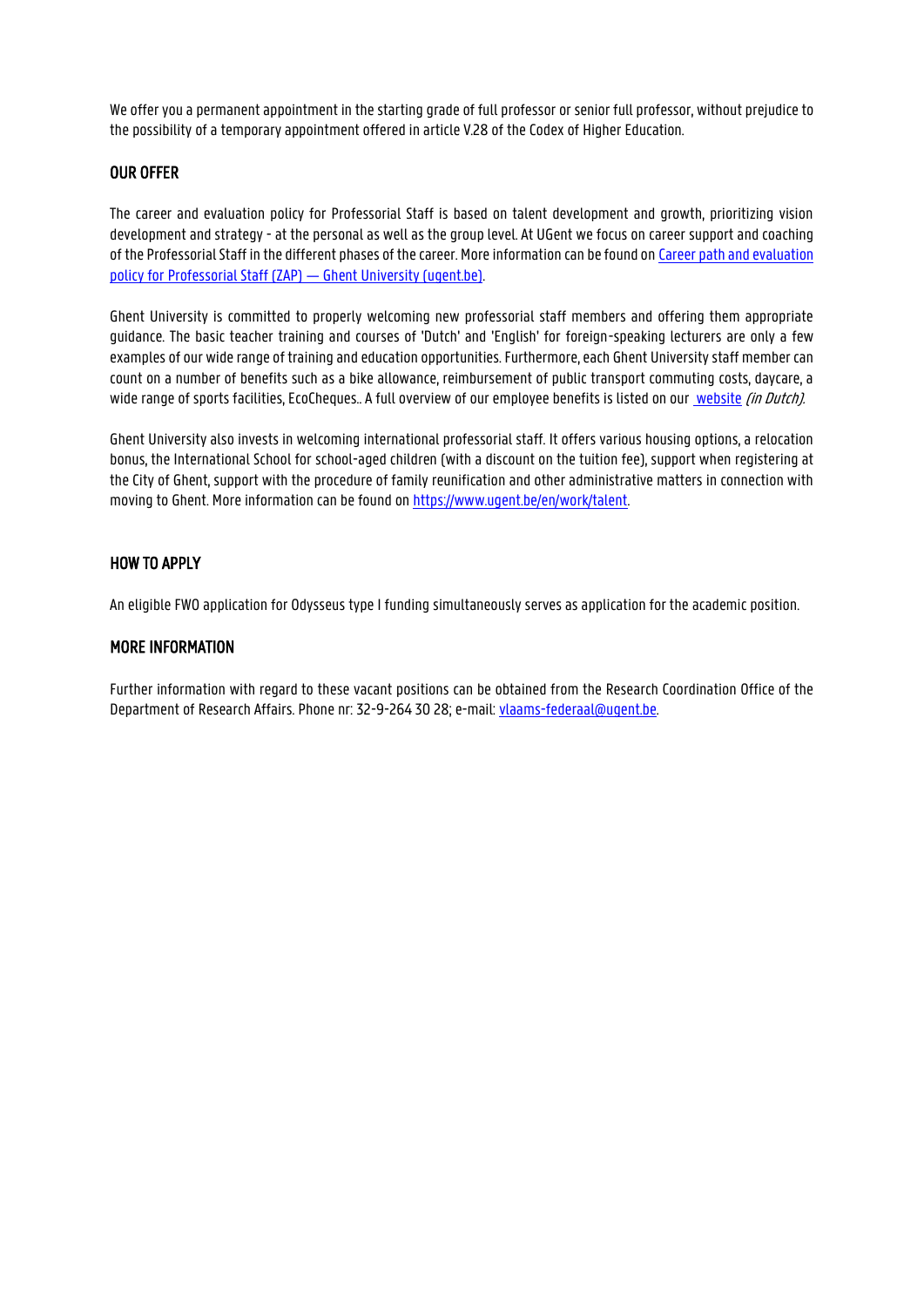#### Academic Positions with a focus on research (Odysseus type II Initiative)

Ghent University (Belgium) announces vacancies for full-time professorial positions ("ZAP" level) in the rank of assistant professor (tenure track), starting 1 September 2023 at the earliest. The positions may be granted in any academic field.

### ASSIGNMENT

Taking up this position implies the privilege of focusing almost exclusively on research activities for a period of 5 years, with a teaching load limited to no more than 8 credits per semester, on average over a period of 3 years.

For candidates who do not yet hold a fulltime position as (BOF) autonomous academic staff member at Ghent University at the moment of the granting of the Odysseus funding, this appointment can be renewed in the rank of associate professor to a maximum of ten years. Afterwards, the amount of time devoted to teaching, research and academic services can be modified by the board of governors of the university, in consultation with the appointed professor.

Candidates who are newly appointed at Ghent University with an appointment as autonomous academic staff of at least 50% or candidates whose appointment as autonomous academic staff at Ghent University is increased to a minimum of 50% receive a starting grant of €210.000 to contribute towards the personnel, operating and/or equipment costs of establishing a research team.

## PROFILE

#### Admission requirements

- This professorship is only available for candidates who submitted, via UGent, an application for Odysseus funding (Type II) to FWO-Flanders by 30 September 2022 and who are granted Odysseus funding Type II by FWO-Flanders in spring 2023;
- You are a thesis-based doctorate holder. Upon evaluation of a foreign (non-EU) diploma, a certificate of equivalence may still have to be requested at NARIC;
- You have a main appointment (minimum appointment of 80%) at a foreign institution on the date of the application (FWO deadline). Moreover you shall have been affiliated with a foreign institution, with an appointment of minimum 80%, for at least three years in the past five years preceding the FWO submission deadline. During this period abroad, you shall have had an appointment of maximum 10% in Belgium.

#### Experience

- On the date of the FWO deadline for Odysseus applications, you are a postdoctoral researchers with the potential to develop a leading international status;
- You have already conducted excellent academic research in a field of study, reflected by, among other things, a strong record of international publications (journals and/or books) with peer review and an obvious international profile;
- You have some experience applying for external research funding;
- You are didactically skilled to teach university students to develop academic competences;
- Recommended are:
	- o Experience in supervising research projects and coaching PhD students;
	- o Positively evaluated experience in provided and/or organised academic lecturing;
	- o Professionalisation of education.
- You must master the language of instruction in which you will teach a course at CEFR- level C1.You can demonstrate this by means of a language certificate or a diploma obtained from an institution in which that language is the language of instruction. In addition, Article II.270, §1 of the Codex of Higher Education requires that: (i) you must master the Dutch language at least at CEFR-level A2 within two years after the start of the appointment. (ii) you must be able to master the Dutch language at least at CEFR-level of B2 within five years after the start of the appointment. More info: [Language requirements at Ghent University for professorial staff](https://www.ugent.be/en/work/talent/languagerequirements.htm) — [Ghent University \(ugent.be\)](https://www.ugent.be/en/work/talent/languagerequirements.htm)

#### APPOINTMENT INFORMATION